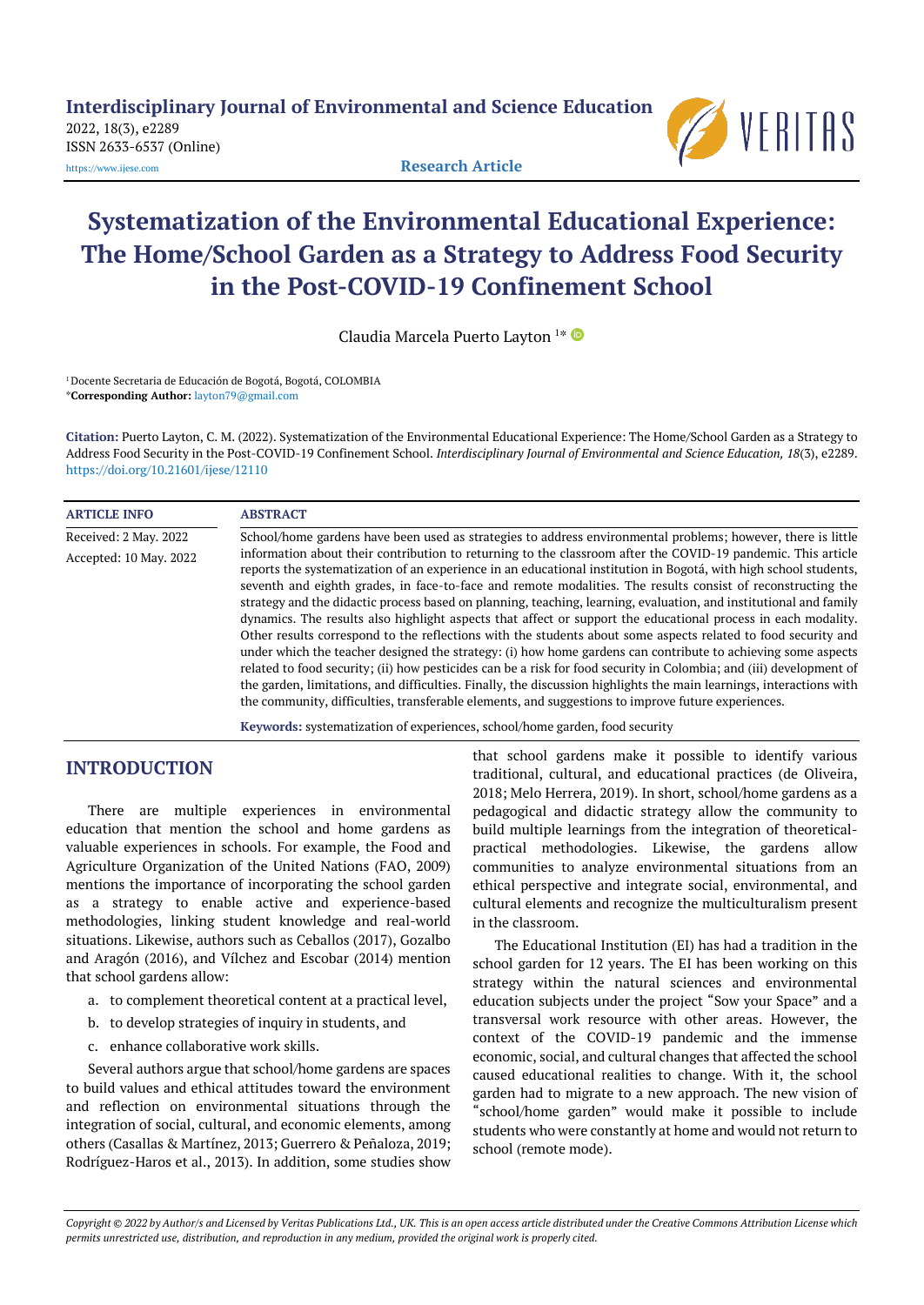The systematization of the experience as a process after the experience intends to document, expose, and analyze school/home garden strategy development during the return to EI after confinement due to the pandemic. This process allows the strategy to recognize difficulties, advantages, and challenges in its double modality (face-to-face and remote). The systematization also identifies transferable elements to other educational contexts that enrich the work of school gardens and include home gardens in post-confinement educational experiences. Finally, this methodology provides the academic community with a reflection on the consolidation processes of environmental education through the school/home garden in classrooms in precarious and vulnerable social contexts such as the one caused by the EI where the COVID-19 emergency evidenced the most affected.

Likewise, the systematization enables the beginning of the reconstruction of the history referred to the environmental strategies developed in the EI beyond a descriptive look, identifying lessons learned and opportunities for improvement to continue expanding the scope of the project "Sow your Space" at the curricular level. Finally, this process inspires other teachers to develop strategies in environmental education from various areas of knowledge and their socialization through systematization.

"Food safety" guided the school/home garden, considering the multiple advantages that this theme presents in the contents to work on in the school period for the area of natural sciences and environmental education. Food security motivates spaces for discussion with students regarding:

- a. responsible production and consumption of food in homes and institutions (Merçon et al., 2012; Rodríguez et al., 2015);
- b. recovery and resignification of spaces for a pedagogical agricultural exercise at school and home on a short and large scale (de Oliveira, 2018);
- c. positions and actions in the face of local and global problems in food security that encompass values and ethical reasoning (Casallas & Martínez, 2013); and
- d. reflect and improve eating habits.

The teacher presented the students with two questions to introduce food safety in the classes:

- a. How home gardens can contribute to achieving some aspects of food security, and
- b. How pesticides can be a risk for food security in Colombia.

# **METHOD**

The present systematization of experiences is a community's reflection around a practice developed, lived, or reported through the reconstruction of the experience reaching a critical view of the process (De Souza, 2008; Jara, 2012, 2018). Likewise, systematization enables the educational community to identify and explain the main learnings about their educational experience, share them, debate them, and contribute to producing new knowledge (De Souza, 2008; Jara, 2012, 2018).

The investigations reported that the systematization of experiences presents valuable elements since it transforms the realities together with the communities, identifies and values the knowledge of the community (Jara, 2012, 2018) and enriches the practices when the experience is recognized and compared with others (Messina & Osorio, 2016).

The systematization of the school/home garden experience is the product of the teaching reflection of the author of this document, who is also the leading teacher of the strategy at the EI where she works. From this reflection arises the idea of reconstructing the experience, learning and perspectives for its continuity over time and sharing with other teachers. In this way, spaces for reflection can be opened with similar experiences and replicate transferable elements in other contexts.

The reconstruction of the experience assumes as sources the teaching planning, photographs and videos of the teacher and the students, and written works presented by the seventh and eighth-grade students of the EI. This information is the input to describe:

- 1. Reconstruction of the strategy;
- 2. Didactic reconstruction based on
	- a. planning,
	- b. teaching,
	- c. learning,
	- d. evaluation, and
	- e. institutional dynamics and family; and
- 3. Reflections with the students about some aspects related to food security.

Such reflection based on the two guiding questions of the work in the school/home garden:

- a. How home gardens can contribute to achieving some aspects related to food security,
- b. How pesticides can be a risk for food security in Colombia and the reconstruction of
- c. Development of the garden, limitations, and difficulties.

Finally, the discussion presents the main learnings, interactions with the community, difficulties, transferable elements, and suggestions to improve future experiences.

## **RESULTS**

#### **Reconstruction of the Strategy**

At the EI, the school garden has been a strategy that is part of the "Sow your Space" project was interrupted due to the COVID-19 pandemic. Therefore, for August 2021, the EI reactivates its alternating attention: face-to-face modality (those students who permanently attend the institution) and remote modality (those students remain permanently and continuously at home).

To build favorable educational environments to continue and integrate academic work with students who return to the classroom and those who continue at home, the teacher takes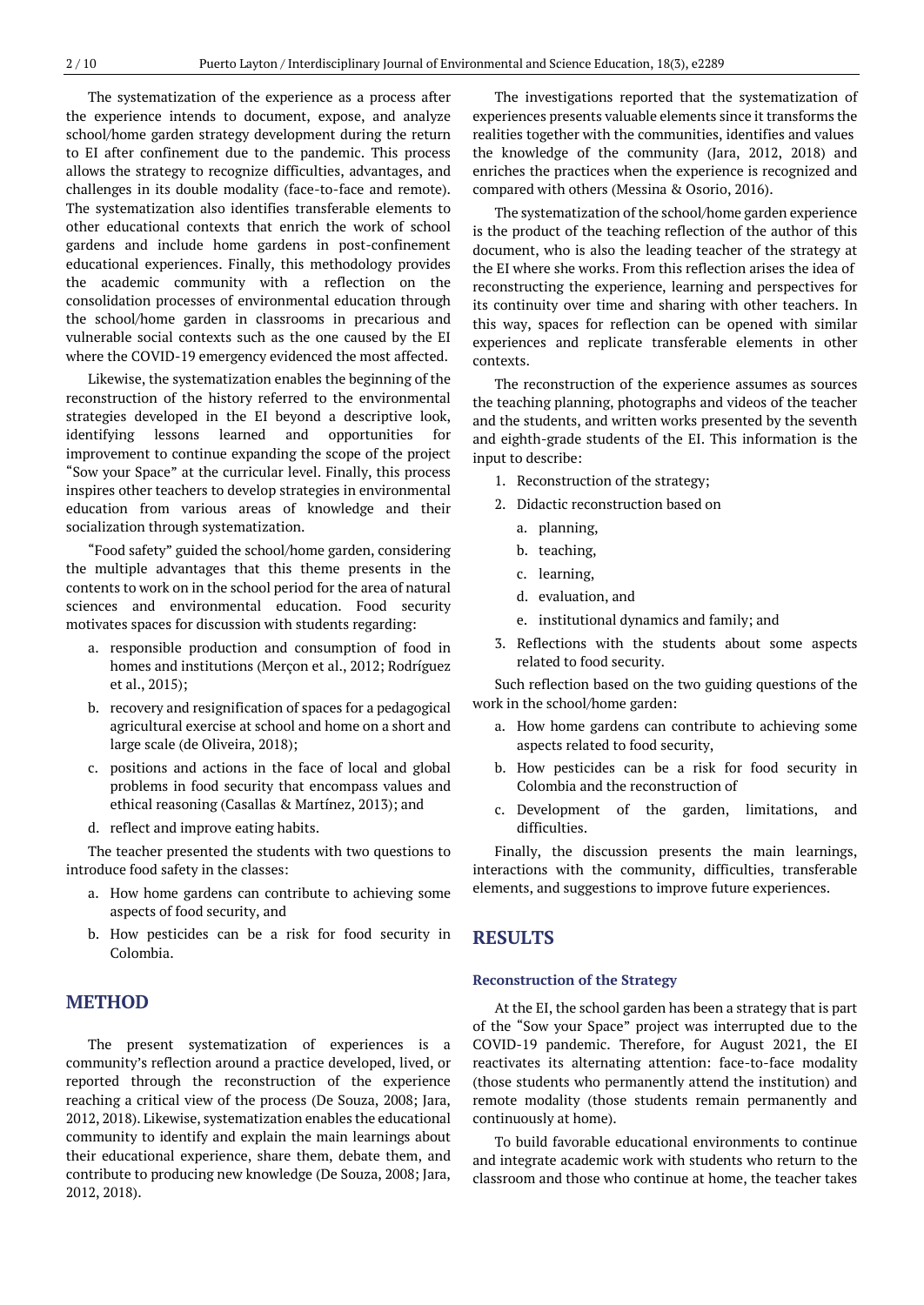up the school garden and transforms it into a school/home garden.

The strategy consisted of ten activities throughout fourteen 1-hour class sessions for face-to-face students. For remote students, the hours of the sessions vary due to the difficulty of connecting students and the different tools used (voice and text messages via WhatsApp, videos, guides) to supply synchronous interactions.

The following section describes the face-to-face lessons/virtual lessons with the face-to-face group (students who attend the institution permanently and continuously). Then, the teacher replicated those lessons through virtual synchronous sessions, voice messages, WhatsApp, videos, and guides with remote mode students (students who stay permanently and continuously at home). The sessions aimed at developing the school/home garden and the issue of food safety and the use of pesticides. The teacher designed a sequence of classroom activities by session, taking these aspects into account.

## *Sessions 1 & 2*

- 1. **Activity 1-Face-to-face class/virtual class:** The teacher asks the students what they know about food safety and what they think it means. She explains food safety using multimedia resources, reading and dynamic questions on the subject. There she explains the principles of food safety. The teacher and students jointly characterize each concept through examples close to the student's reality. Based on the discussion on the subject, the teacher introduces the school/home garden as an exercise that aims to rescue the project within the framework of food security and give continuity to the garden in the institution and homes.
- 2. **Activity 2-Autonomous work at home for the two modalities:** The students make a video exposing a frieze that explains
	- a. the planting process of the plant with which the garden will start (at home or school according to their modality) and the care that students must take for its maintenance (essential nutrients), and
	- b. how can the home garden contribute to strengthening food security?

#### *Sessions 3 & 4*

1. **Activity 1-Face-to-face class/virtual class:** The teacher presents the self-assessment grid to the students and explains the process for its development. After developing the grid, the students present their work to the teacher and assign a grade for the exercise, receiving feedback from the teacher.

## *Sessions 5 & 6*

1. **Activity 1-Face-to-face class/virtual class:** The teacher gives feedback on the videos presented as autonomous work and asks the students if they know what pesticides are and the reason for their use. Based on the answers and with the support of videos and graphic presentations, the teacher explains what a pesticide is and its effects on water, soil, air,

biodiversity, and human health. She also explains the process for planting and maintaining the plant and the importance of the substrate, conditions and nutrients for optimal growth.

2. **Activity 2-Autonomous work at home for remote students:** Students working remotely at home make a video to evidence the sowing of the plant in homes. The teacher suggests planting aromatic plants, legumes, and vegetables.

#### *Sessions 7 & 8*

1. **Activity 1-Face-to-face class/virtual class:** Students develop the self-assessment grid exercise by comparing it with the previously developed grid. The students presented their work to the teacher, and they assigned a grade to this exercise. Then, they received feedback from the teacher according to the progress and difficulties identified in the comparison. The grid intends for students to reflect on their learning process, be aware of the advances and setbacks that may exist and encourage improvement actions over time.

#### *Session 9*

1. **Activity 1-Face-to-face class:** The face-to-face modality students, together with the teacher, begin the reestablishment of the garden, supported by the security personnel of the EI. The teacher agreed with the students to use one session a week to maintain the garden.

## *Sessions 10, 11, & 12*

- 1. **Activity 1-Face-to-face class/virtual class:** The teacher asks the students if they know what glyphosate is, what they have heard about glyphosate and where they have heard that information. From the reading of two news items related to
	- a. social impact of glyphosate and
	- b. millionaire fines for the consequences of its use, as well as the podcast "Relatos anfibios: Voces desde cocal" (Mila et al., 2019, 35m), students participate in the debate regarding the social implications of the use of chemical pesticides in agriculture.

Likewise, the teacher asks the students how the use of pesticides affects the food security of rural and urban communities. The debate begins concerning the socio-biophysical implications of using chemical pesticides in agriculture. Likewise, the teacher asks and builds with the students a comparative table showing how the use of pesticides affects the food security of rural and urban communities.

- 2. **Activity 2-Face-to-face class/virtual class:** Classwork for face-to-face and remote mode at home students: Students make an exhibition-type video that explains
	- a. how we can replace pesticides in our school/home garden and
	- b. how pesticides can damage farmland and how it affects communities in the countryside and the city.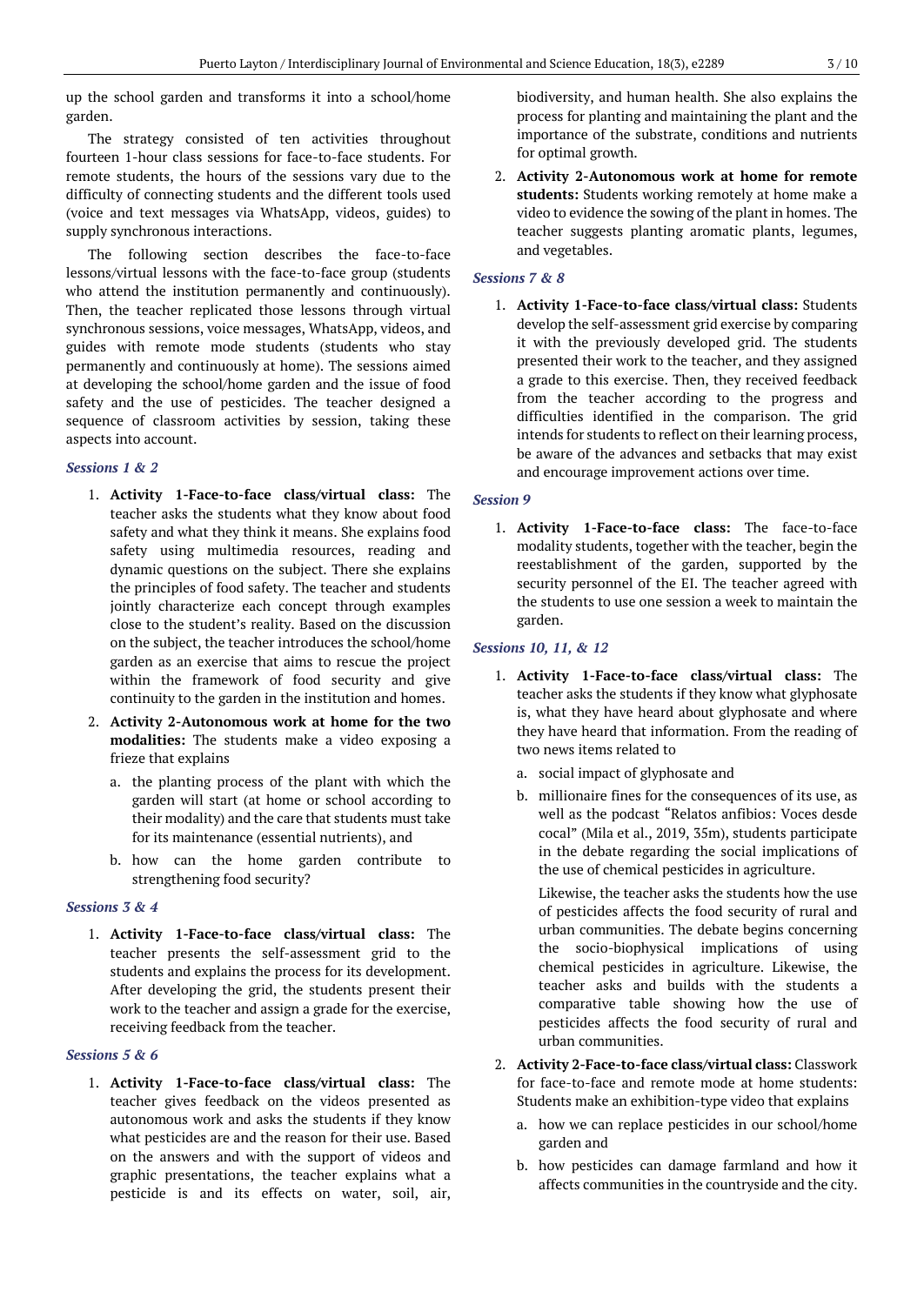## *Sessions 13 & 14*

1. **Activity 1-Face-to-face class/virtual class meeting:** Students develop the final exercise of the selfassessment grid, considering a comparison with the grids developed in previous sessions. The students present their work, assign a grade for the exercise and finally, together with the teacher, they verbalize the progress and difficulties that the students felt throughout the strategy process.

#### **Didactic Reconstruction**

In the EI, the understanding of education COVID-19 context and, consequently, the design and implementation of the school/home garden strategy implied considering that some students did not return to face-to-face lessons due to

- a. the families moved to other neighborhoods and cities to find a responsible adult for the students' care or because they moved with relatives due to the impossibility of paying for a place to live,
- b. families were afraid of a possible contagion at school that would contaminate the family, and
- c. losing a relative due to COVID-19 increases the feeling of vulnerability and fear of returning to school.

According to the above, the processes of planning, teaching, learning, evaluation, and institutional and family dynamics around the school/home garden present differences between the face-to-face and remote modalities. Among them can be mentioned in the following.

#### *Planning*

The process of planning and developing the experience with the two modalities brought a broader workload, changes, and conscious and unconscious extension in the work schedules of the teacher. Thus, the teacher offered a greater dedication in time to follow up on remote students who stopped responding to messages or sending assignments.

Similarly, the teacher dedicated more time to addressing the doubts and concerns of remote students who communicated by messages throughout the day and part of the night. The latter because only until the adults came home at night the remote students could access the cell phone and communicate with the teacher. Added to this panorama is the administrative burden developed in the school for both modalities, including the preparation of documents such as planning, reports of delivery of grades, lists with updated data, observers, and follow-ups, among others. These changes cause an excess of the planned working hours and a considerable decrease in the teacher's rest time.

The conditions with remote and face-to-face students also became a challenge for the teacher. This situation opened the way for her to reflect on the strategies traditionally used and resort to constant updating of resources, search for information on platforms and support material. So, the teacher tried to resignify the activities and tasks by recognizing multimedia tools. With this, she listened to the students remotely and then gave specific feedback based on the young people's speech in the videos and the development of the activities in the work guides.

Food security as a theme from the home/school garden also allowed the teacher to recognize some socio-economic shortcomings and precarious conditions of remote and faceto-face students. With this recognition of daily life, the teacher opened the way to redesign activities, generate closer support strategies, make the strategy more flexible and manage aid for families with more precarious conditions.

#### *Teaching*

The process of planning and developing the school/home garden had to include

- 1. the construction of classes for the students who returned in face-to-face mode after 18 months away from the classroom, and
- 2. the planning for those students who continued at home and whose socio-economic conditions did not allow a constant synchronous connection.

Most students do not have a stable internet connection in their homes and/or adequate equipment that supports programs for online connection.

In order to try to solve this gap between the face-to-face and remote modalities, the teacher carries out the synchronous virtual sessions through the meet platform. This platform has a simple interface, and the hardware requirements allow a stable connection from a mobile device, unlike the team's platform, where the students hosted their accounts.

Likewise, the activities had to consider that both modalities received the contents, contributions, feedback, and discussions, among others, in a similar way or as similar as possible and minimize the impact of not being in the presence of the school for remote students. In this way, the synchronous sessions with the remote modality were voluntary, and the teacher recorded them to share them in small parts on WhatsApp. For the students of this modality, the teacher designed a more significant number of explanatory guides than the face-to-face ones. The teacher also sent voice messages with timely instructions to the remote students. All these alternatives to try to overcome some difficulties which emerged from the absence of classroom interaction that the face-to-face students do had.

With the face-to-face modality, it was necessary to create sessions, guides and resources that would allow students to feel comfortable and safe in the EI and that would also make it possible to make a transition from home to school. For this, the teacher considered the low levels of attention and concentration in the activities, the shortcomings in the reading-writing processes and other difficulties arising from the absence of direct interaction at school after 18 months.

At the contextual level, the students of both modalities (face-to-face and remote) come from low-income families. In most cases, the adults responsible for the household were unemployed due to the pandemic. In addition, some families are displaced due to the country's internal conflict or are foreign immigrants fleeing their countries searching for better jobs and economic opportunities. Faced with this panorama, one of the challenges consisted in designing activities according to the characteristics of the context. Given this, the teacher had to think of alternatives for the remote mode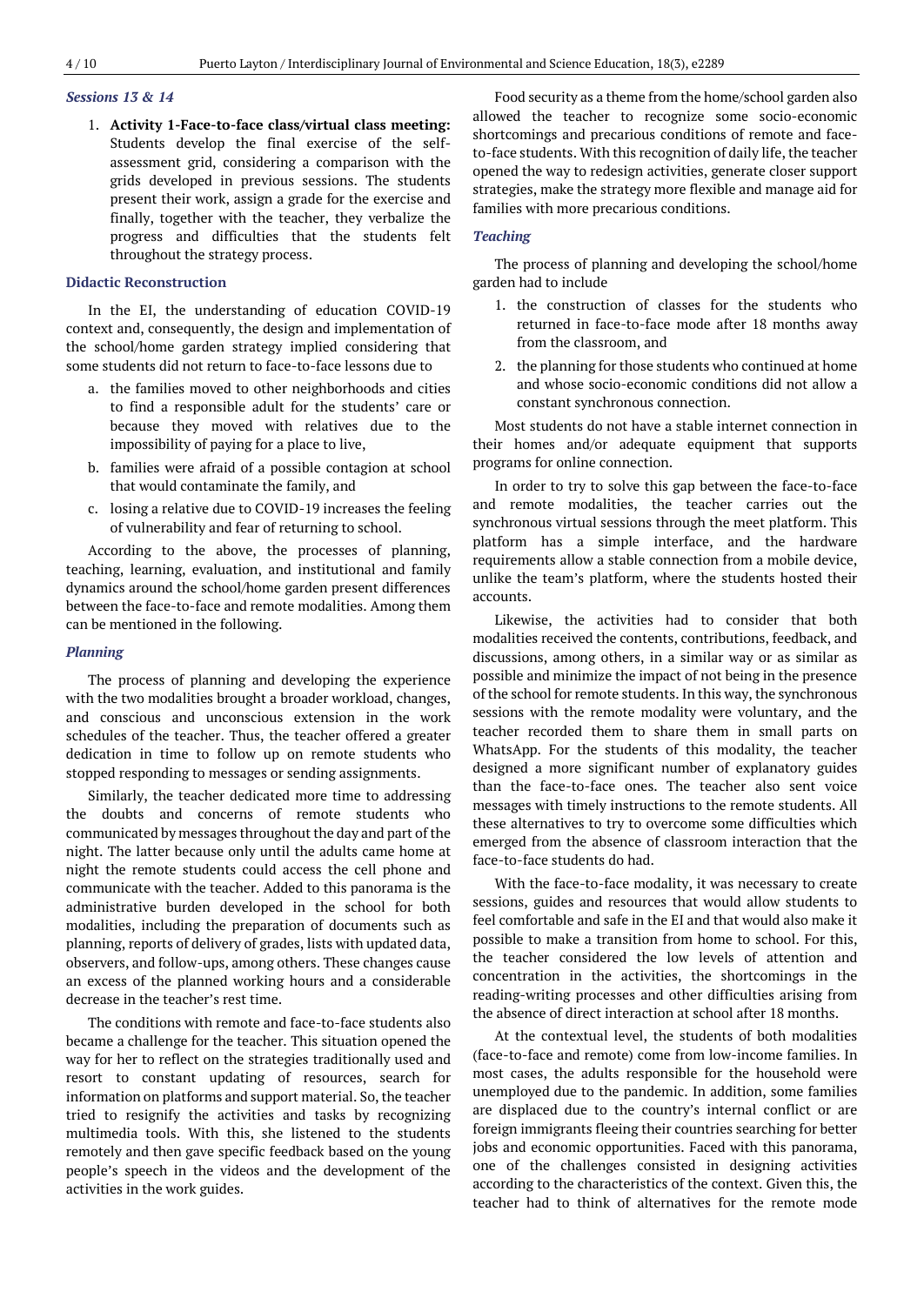students who had difficulties delimiting the planting place since they live in tenancy rooms or tiny spaces that do not allow sowing on a medium scale. In contrast, the face-to-face students had the space of the school destined for the garden. Therefore, the teacher suggested doing minimal-scale sowing remotely in the students' homes and involving simple elements such as an egg seedbed, pot, soil, and the plant. In this way, the students had the opportunity to develop the experience at home according to their possibilities.

As a theme in the teaching process of this strategy, food security allowed the teacher to design activities in accordance with the reality of the country and recognize rural and indigenous communities with environmental problems like the context in which young people live. To address this issue, the professor tracked tools for the two modalities, such as podcasts and videos, which, immersed in a strategy, enable direct interaction with the testimony of the protagonists of the stories of such podcasts and videos.

#### *Learning*

The return to classes after an 18-month absence generated great expectations in the face-to-face students. The students expressed their joy at returning to the institution since they missed their classmates and teachers. About 12 remote students reported missing school, and they decided to return over time. They decided, considering the experiences told by their peers, with whom they had constant communication.

The return through the garden allowed the educational community to return under conditions different from the traditional ones before the pandemic since they held most of the sessions related to food safety outdoors. The face-to-face modality students pointed out this situation as positive, evidenced in their attitudes, emotions, and constant collaboration. For face-to-face students, the return to school through the school/home garden strategy allowed the transition to be easier since they did not have to be inside a classroom all the time. On the contrary, they could have an outdoor space surrounded by plants to carry out some activities. On the other hand, for the remote students, the planting of the school/home garden presented difficulties due to the absence of adequate physical spaces for the development and growth of the plant.

For face-to-face students, outdoor work:

- a. this made them feel safer against possible contagion,
- b. this generated a pleasant atmosphere since they were in the middle of plants and did not feel confined, isolated, and bored as at home, and
- c. this allowed them to develop dynamic activities that involve physical movement.

For remote mode students, some of the activities related to food safety that took place outdoors at school had to be modified by work guides with more specific descriptions, videos, and explanatory voice messages. Due to this, the guide's development and the delivery of videos by some students was a more theoretical exercise. Only those who had planting space at home could develop the practice.

The students of face-to-face and remote modality with internet access and equipment presented a constant accompaniment of the teacher in the development and

orientation of the activities and explanations regarding the pillars of food security. This situation is different from remote mode students with access difficulties, who had communication gaps with the teacher due to time, resources, and interaction possibilities. In this way, the tasks and activities performance between face-to-face and remote students with Internet access was markedly different compared to remote students without constant connection. Furthermore, the exercises and tasks of the students in faceto-face and remote mode with internet access were of higher quality since they had the interaction of the teacher who could constantly point out the difficulties, provide feedback and correct them.

Exercises involving discussion, brainstorming, and synchronous interaction and brainstorming were less detailed and non-existent with some remote students without constant connection. In this way, the activities related to food security that they presented were less complex in their development. They only copied definitions, concepts, and opinions from the Internet on multiple occasions.

#### *Assessment*

The evaluation process can be conceived in three nonexclusive ways:

- 1. The teacher had to include the grade assigned to remote and face-to-face students in their grade report, and the academic coordination of the institution followed this information,
- 2. Evaluation of the students' understanding of the problems, the integration of the concepts, the fulfilment of the learning objective of the school/home garden and food security, and
- 3. The evaluation of the strategy, the teacher's intentions and the context.

For item 1, assigned grade, the teacher resorted to the institutional self-assessment grid, modifying it and integrating the objectives of the school/home garden and food safety as the central theme and the particularities and activities for remote and face-to-face students. All this process led through the "Complex Environmental Competence Model" (CEC) contributions (Puerto & Tovar-Gálvez, 2020; Tovar-Gálvez, 2020a, Tovar-Gálvez et al., 2021).

The teacher took to design the grid some of the components, dimensions and possible performances of the students from the CEC:

> "(i) cognitive: knowledge through which subjects approach reality, (ii) metacognitive: the ability of subjects to reflect, manage and evaluate their learning, (iii) social: collective learning and cooperative work, (iv) contextual: the action of subjects on their immediate environment, (v) factual: the degree to which subjects transform their environmental reality, and (vi) identity: personal, social and professional commitments" (Tovar-Gálvez et al., 2021).

Thus, the grid is a guide in redesigning the sessions. The grid is also a metacognitive instrument that students use to interact with their knowledge accompanied by the teacher. Each student had to expose the development of their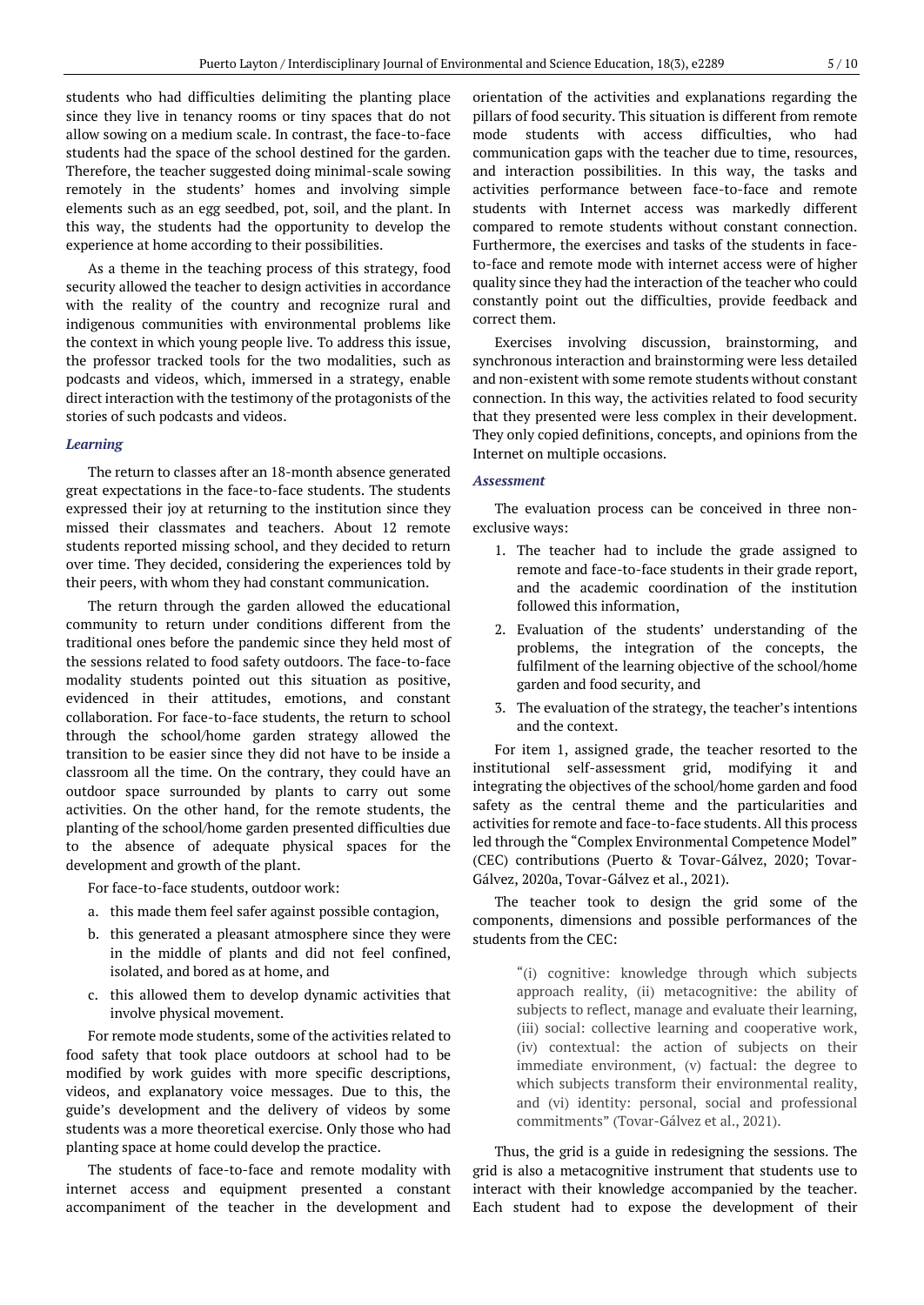instrument and, in the end, assign a grade that would account for the reflection process. The grid contains the grade assigned by the student.

The development of the evaluation through the instrument was carried out in three moments:

- 1. The detailed grid explanation with face-to-face students was in class, while with remote students through a virtual synchronous meeting and video message via WhatsApp. With this, the teacher wanted the student to understand the importance of reflection in developing the questions,
- 2. The work review was developed on the grid and delivered in class by the face-to-face student and sent on video by the remote student. The review involved feedback from the teacher to the face-to-face students in class and WhatsApp to the remote students in preparing the final delivery, and
- 3. The review of the grid's final exhibition was in class with face-to-face students and through WhatsApp for remote students.

For item 2, evaluating the students' understanding of the problems, the teacher considered the progress in the depth of the students' reflection in the grid. Then, she assessed the activities based on the fundamental questions of the development of the strategy:

- a. How home gardens can contribute to achieving some aspects related to food security and
- b. How pesticides can be a risk for food security in Colombia.

The teacher made the evaluation more flexible, allowing students to have multiple ways of demonstrating their work (videos, photos, texts, voice recordings). In addition, some exercises were formative evaluations, where several opportunities were given based on constant feedback so that students could improve their delivery.

The evaluation shows differences between the development of activities and tasks of the students based on their socio-economic precariousness. Remote students who did not have a full-time mobile device or computer and Internet presented work late and with a more superficial level of consultation and understanding. Unlike the face-to-face or remote modality, students with constant access to computers and the Internet had a greater possibility of interacting with the teacher to clear up doubts and receive guidance and feedback.

Students in both modalities are surprised when the grade they assign to themselves ends up representing their official grade. They are not used to self-assess, and it is difficult for them to recognize their progress, capabilities, and shortcomings. They had to have constant monitoring to understand the importance of the self-assessment grid. When carrying out the last grid exercise, many face-to-face students presented a greater depth and reflection on their process. This situation is unlike the remote students who presented low interaction with the teacher due to their difficulty accessing computers and the Internet.

Finally, regarding item 3, the strategy evaluation process is under construction. In this article, this process begins,

allowing us to know the planning and development. This article becomes an input for the author, who is a classroom teacher and a researcher, and other teachers from different theoretical positions to analyze, evaluate, and redesign the strategy in depth.

#### *Institutional & family dynamics*

The school/home garden had the support of the EI security personnel and some adults who live with the students remotely. Based on their farmer experience and knowledge, the adults participated in the students' videos explaining the type of plant planted and its usefulness. They were also actors in the socialization process of the planting and strategies for maintaining the plant at the face-to-face and remote levels.

The EI teachers in mathematics, English/Spanish and social/ethics decided to join the project to finalize the strategy. In this way, each area designed and developed activities around the school/home garden for the following academic period. In conjunction with this process from the area of natural sciences, we participated in the EI institutional forum, presenting the mainstreaming of the areas as a new experience in the school/home garden.

On the other hand, there are some difficulties in the students' family dynamics with remote modality, which affected the process of the young people due to the absence of follow-up and support at home:

- a. Most of the adults responsible for the students are absent from home a large part of the time since they are engaged in informal employment or have long working hours away from their residence,
- b. There is evidence of a lack of technological skills among the parents and guardians of the students,
- c. Some adults are not interested in the student's process, abandon communication with the teacher, do not follow up on the students' work, and
- d. Some families had to migrate to other country areas for economic reasons, and contact was limited.

All this caused significant gaps in communication with remote students who presented these characteristics. They could not receive synchronous feedback. Therefore, their process did not reach the depth and reflection that face-toface students had or remote students who had the constant accompaniment of a responsible adult and possibilities of synchronous connection.

Finally, the school/home garden for 2022 will be only a school garden since the students have returned entirely to school. The students who work in the garden are rotated by academic periods, allowing new students to live the experience of the garden.

When finalizing this article, from remote students, 39% dropped out of school and did not return to the classroom, 43% returned to the EI and continued their studies, and 18% switched to other EIs. Of the 100% of students in the face-toface modality:

- a. 10% dropped out of school and did not return,
- b. 87% returned to the EI and continued their studies, and
- c. 3% transferred to another EI.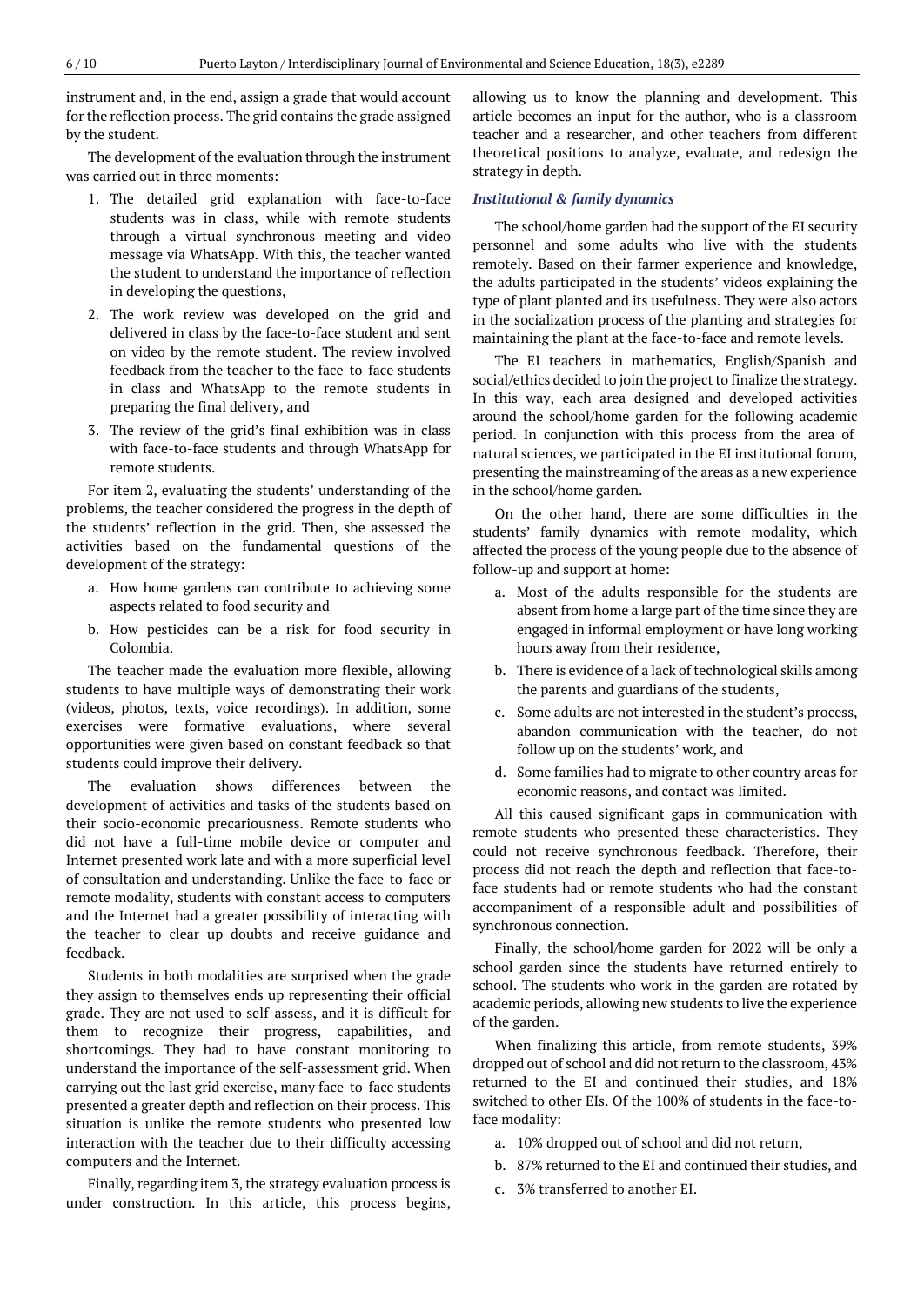#### *Students' reflections on some aspects related to food safety*

This description has as its starting point the two guiding questions of the work in the school/home garden:

- a. How can home gardens contribute to achieving some aspects related to food security?
- b. How can pesticides be a risk to food security in Colombia? The description also includes pop-up results related to
- c. Development of the garden, limitations, and difficulties. Some excerpts from the speech of remote and face-to-face students support the descriptions.

## **a. How can home gardens contribute to achieving some aspects related to food security?**

For students, the school/home garden facilitates the availability of "healthy" food since they are the ones who guarantee production according to their needs and means. Furthermore, the students affirm that through the garden, it is possible to access fresh and varied products that are not available in the market:

> "By planting the plants, myself, I can have food at my fingertips… so to speak…"

> "As I have my garden at home or like right now at school, I know that I am available to pick and have it close… to eat them… cook them…"

> "... as I have my products grown at home, in quality and without paying a penny..."

The students also mention that the home/school garden allows access to healthy foods such as vegetables and fruits, which they no longer consume due to the change in eating habits due to the economic precariousness of families. For the students, the garden allows access to cleaner and healthier products and the possibility of not depending on the availability of food and prices given by the trade. Likewise, the students highlight the safety of food not only within the primary health standards in the development of the garden but also in actions to avoid affecting health and biodiversity due to the use of fertilizers, agrochemicals:

> "As I am the one who handles and grows them at school… the garden and all that, I know that my food is free of toxins."

> "If people learned to cultivate their products well and not throw toxic fumigants on them, but rather fumigate them like garlic, water in garlic so that they can eat in peace."

> "As in my case... what I have planted in my house... I know it is healthy... and I could exchange it with another person or a grower."

## **b. How can pesticides be a risk to food security in Colombia?**

For students, the use of pesticides such as glyphosate in Colombia threatens food security since it has affected ecosystems, loss of biodiversity, and limited food access and safety. They also reflect on the illness and death of indigenous and farmer populations and the violation of their rights. Consequently, this situation brings the displacement, the loss of the farmer and indigenous culture, the adoption of new unhealthy eating practices and an immense distrust in the state:

> "Pesticides not only harm the plants they want to kill but all plants and animals."

> "It can also affect the water that is consumed... when the rain washes it off the plants and the soil and pollutes the rivers."

> "… they poison plants, animals and people" … and they get sick and die…"

> "People have to leave, and there is displacement and loss of indigenous and farmer culture because their culture cannot be brought to them, and they have to act like those from the city and forget their roots."

"Loss of confidence in the government."

## **c. Development of the garden, limitations, and difficulties.**

In the activities development, there was the recognition of the local and traditional knowledge coming from the students and their families. In this way, the community rescue other ways of seeing the world and other forms of knowledge production. From this knowledge mentioned by students, they were able to contemplate strategies for the management and improvement of the garden at home and at school, which were unknown to the students and the teacher.

> "… My dad told me that in the field, it is sown like this…"

> "… when I go to my uncle in Mochuelo, we put a fertilizer on the carrots that my aunt and my cousins make with the poop they collect from the farms."

> "In my house, we pour water with garlic on the plants, so they don't catch lice, teacher; why don't we pourthat on them?"

> "My mother's grandmother told her that it was time to sing the morning song to the plants so that they grow."

Some students mention that the home/school garden has limitations as it requires experts for its development and care if an expansion to a medium scale. Moreover, they do not conceive the exercise from the social fabric network with the community. Likewise, they mention that the garden at the school will not be a long-term project since there is an absence of caring attitudes from the students of other courses and another shift.

For some students of remote modality, there were difficulties developing the garden/home due to the reduced space in which they live. Many of them are displaced from another city/country and live in small rooms for rent without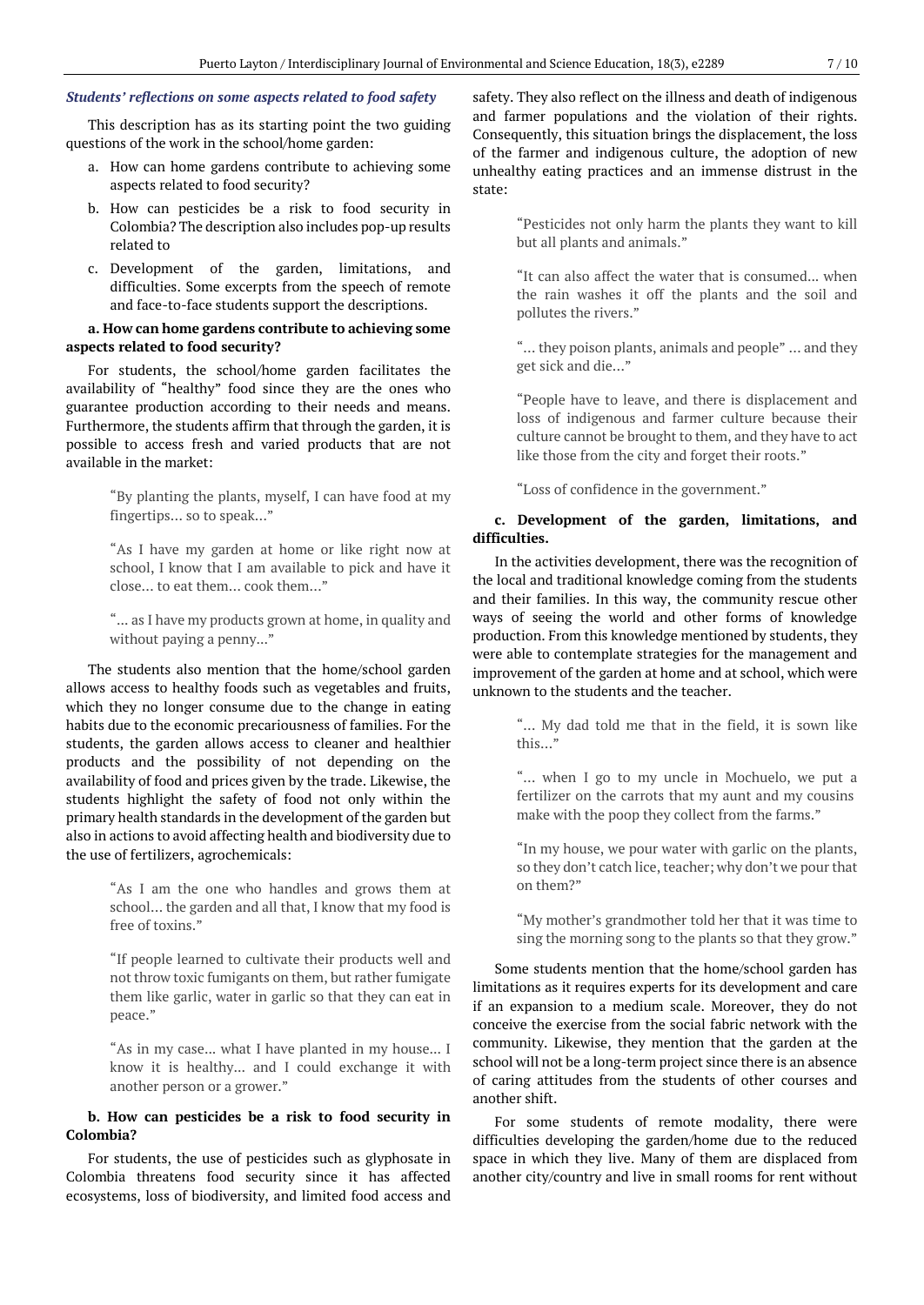the possibility of a space that makes it possible to make a garden.

Due to the lack of economic stability of the families, there is high mobility of students, mainly from the displaced population. For this reason, the students do not think about the project in the long term. Furthermore, they do not feel rooted in the territory since they know they will soon move from home and area. Moreover, for some students, the home/school garden does not guarantee food security since they affirm that they will continue to depend on large merchants to acquire products in one way or another.

## **DISCUSSION AND CONCLUSIONS**

The results show the challenges faced by the Educational Institution (EI) and the project teacher to initiate a return to class after the COVID-19 quarantine. The challenges arise because the institution now has students in two modalities: face-to-face (those who attend the institution permanently and continuously) and remote (those who stay permanently and continuously at home).

The community translated the changes in the modality in the school into didactic processes of planning/execution, teaching, learning and evaluation, where it became necessary to rethink the teacher/student interaction. Experience shows that the didactic processes are also a learning process on the part of the teacher since they mobilize her towards new forms of teaching. Given this, the importance of:

- a. The detailed planning of the design and structure of the lessons, the careful activities selection and their intentionality. The institution could minimize the gap between face-to-face and remote students in this way.
- b. The monitoring of the learning progression through a constant search for solutions to generate a didactic and communication interaction that would motivate the students of both modalities and that could improve their performance.
- c. The challenge of searching, selecting and redesigning the most appropriate ways to assess self-regulated and reflective learning with students. This assessment understanding that the students' levels of autonomy and self-regulation not only depend on the didactic reflection of the teacher and the school. These processes also involve students and their families' socioeconomic and emotional factors.
- d. Feedback in both modalities is relevant and detailed. The intention of the evaluation as a reflection and improvement of the learning process beyond numerical measurement is remarkable. The process involves the flexibility of the evaluation according to the modality and context of the students.

The CEC (Tovar-Gálvez, 2020a; Puerto & Tovar-Gálvez, 2020; Tovar-Gálvez et al., 2021) contributions to the evaluation process of this strategy made it possible to generate an evaluation process comprehensive and reflective. Likewise, experience shows how CEC has excellent potential as a guide for the planning, redesign and development of activities. This potential arises from integrating the cognitive, metacognitive, social, contextual, factual, and identity components (Tovar-Gálvez et al., 2021).

The experience is consistent with that reported in Galvis López et al. (2021), Medina-Guillen et al. (2021), and Verástegui and Vales (2022). These investigations show a considerable increase in teachers' workload and working hours in times of pandemics. The changes made in practice to improve the teacher/student interaction and reduce the differences between the students of the two modalities generated an increase in working hours. This phenomenon occurs due to the greater time spent designing and evaluating activities and new assignments associated with the management and traceability of educational processes.

The return to post-quarantine classes and the existence of two forms of return: remote and face-to-face, allow a closer look at the economic, social, emotional, and digital gaps of students and their families. The experience evidenced inequalities and social exclusion as the lack of access to technological resources, low level of support at home, and disparate skills and results among students due to the absence of interaction with the teacher.

These social inequalities have increased the gaps that already existed before the COVID-19 pandemic, revealing new forms of segregation and disengagement at school and unequal learning among students. For this, it is necessary to reinvent itself as a teacher and school, so it is necessary to think and rebuild strategies that enable inclusion and equity as functions and principles that EIs must comply with (Tarabini, 2020).

The experience describes how the curriculum is made more flexible and contextualized through self-reflection on educational practice and addressing the challenge of the two modalities. This perspective leads teachers to prioritize content and learning objectives. All these learnings are to approach the construction of a more inclusive school without ignoring that this is just one of the many steps that FDI and teachers must take a hand in hand with the State to improve the social and economic conditions of students and their families.

The theme of food security in the school/home garden framework made it possible to make visible some elements of the traditional farmer knowledge coming from the families of the students. From the student's perspective, these practices make it possible to recognize and dialogue with other knowledge and epistemologies to explain the world (Tovar-Gálvez & Acher, 2019), providing multiple elements to build their interpretations and explanations.

From the teacher's perspective, recognizing other knowledge and epistemologies establishes bridges for epistemological dialogue (Tovar-Gálvez & Acher, 2021) and culturally inclusive science teaching practices (Tovar-Gálvez, 2020b). Furthermore, these bridges allowed approaching a reconstruction of school knowledge from the recognition and appreciation of farmer culture (Tovar-Gálvez & Acher, 2021) in the development of exercises with students of the two modalities.

There are some difficulties in carrying out the validation process of farmers' culture and knowledge. However, including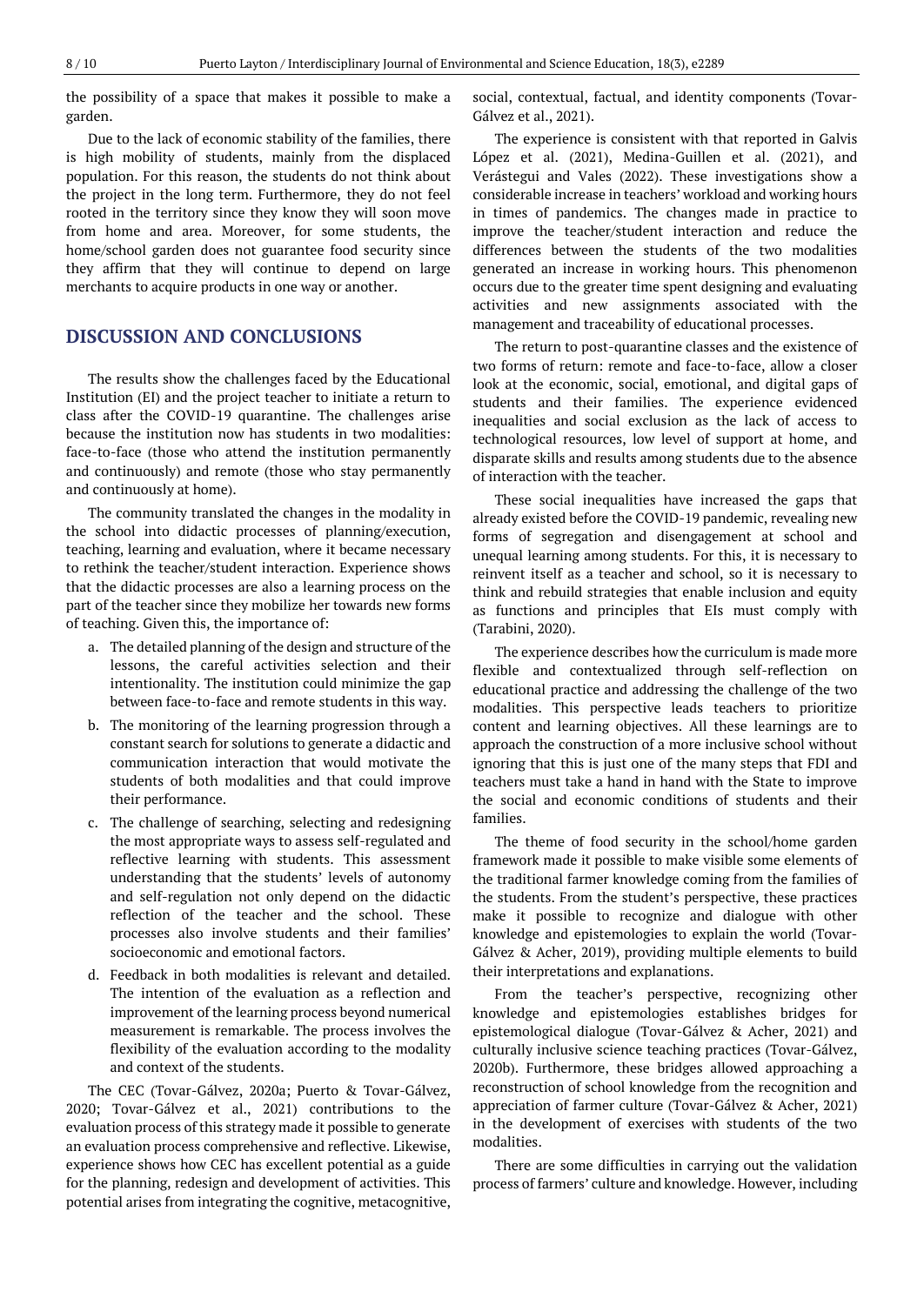this knowledge system in the lessons is an opportunity to improve the educational experience in the future.

In this way, it can become a didactic proposal for recognizing and rescuing traditional farmer knowledge through work in the school garden.

The school/home garden strategy offers the opportunity to develop and explore concepts related to food security as a cross-cutting theme that is not usually dealt with in the classroom, despite its relevance for most of the population. The work developed by the students through food security facilitated reflection on the socio-biophysical implications of the use of pesticides in Colombia and the importance of guaranteeing the principles of food security.

The different activities carried out through the home/school garden allowed the students to approach the recognition and understanding of food security through the relationship they made between the situations in their daily lives and the environmental situations with the social reality and country politics. Thus, the students identify and recognize some causes of Colombia's loss of food security.

The school/home garden strategy and the theme of Food Security are not contemplated in FDI within the official curriculum in the teaching of natural sciences. In this way, the possible contributions to didactics, transversality and integration of the areas and education for citizenship are unknown from the reading of realities from a critical perspective and its consequent action in practice. Furthermore, since the community does not recognize the school/home garden as part of the curriculum, the cultural diversity found in local and traditional practices excludes students' knowledge and families' knowledge and knowledge (Melo Herrera, 2019).

**Funding:** No external funding is received for this article.

**Declaration of interest:** The author declares that there are no competing interests.

**Ethics approval and consent to participate:** Not applicable.

**Availability of data and materials:** All data generated or analyzed during this study are available for sharing when appropriate request is directed to corresponding author.

## **REFERENCES**

- Casallas, E., & Martínez, L. (2013). La seguridad alimentaria: Una cuestión controvertida en la escuela [Food safety: A controversial issue at school]*. Bio-grafía* [*Biography*]*, 6*(10), 59-67. [https://doi.org/10.17227/20271034.vol.6num.10bio](https://doi.org/10.17227/20271034.vol.6num.10bio-grafia59.67) [-grafia59.67](https://doi.org/10.17227/20271034.vol.6num.10bio-grafia59.67)
- Ceballos, M. (2017). Aprovechamiento didáctico de los huertos escolares en centros de Sevilla [Didactic use of school gardens in centers of Sevilla]. *Enseñanza de las Ciencias: Revista de Investigación y Experiencias Didácticas* [*Science Teaching: Journal of Research and Didactic Experiences*]*, Extra*, 787-792. [https://raco.cat/index.php/Ensenanza/](https://raco.cat/index.php/Ensenanza/article/view/334757/425560) [article/view/334757/425560](https://raco.cat/index.php/Ensenanza/article/view/334757/425560)
- de Oliveira, P. A. (2018). Alimentación escolar y promoción del desarrollo: Perspectivas en Santa Lucía [School feeding and promotion of development: Perspectives in Saint Lucia]. *Revista Brasileira de Educação do Campo* [*Brazilian Journal of Rural Education*]*, 3*(3), 734-762. [https://doi.org/10.](https://doi.org/10.20873/uft.2525-4863.2018v3n3p734) [20873/uft.2525-4863.2018v3n3p734](https://doi.org/10.20873/uft.2525-4863.2018v3n3p734)
- de Souza, J. F. (2008). Sistematización: Un instrumento pedagógico en los proyectos de desarrollo sustentable [Systematization: A pedagogical instrument in sustainable development projects]. *Revista Internacional Magistério* [*International Magisterium Magazine*]*, 33*, 67-73. [http://centroderecursos.alboan.org/ebooks/0000/0713/6\\_S](http://centroderecursos.alboan.org/ebooks/0000/0713/6_SOU_SIS.pdf) [OU\\_SIS.pdf](http://centroderecursos.alboan.org/ebooks/0000/0713/6_SOU_SIS.pdf)
- FAO. (2009). El huerto escolar como recurso de enseñanzaaprendizaje de las asignaturas del currículo de educación básica [The school garden as a teaching-learning resource for the subjects of the basic education curriculum]. *The Food and Agriculture Organization of the United Nations*. [http://www.fao.org/ag/humannutrition/21877-](http://www.fao.org/ag/humannutrition/21877-061e61334701c700e0f53684791ad06ed.pdf) [061e61334701c700e0f53684791ad06ed.pdf](http://www.fao.org/ag/humannutrition/21877-061e61334701c700e0f53684791ad06ed.pdf)
- Galvis López, G., Vásquez, A., Caviativa, Y. P., Ospina, P. A., Chaves, V. T., Carreño, L. M., & Vera, V. J. (2021). Tensions and realities of university teachers in the face of the COVID-19 pandemic. *European Journal of Health Research*, *7*(1), 1-13. <https://doi.org/10.32457/ejhr.v7i1.1396>
- Gozalbo, M., & Aragón, L. (2016). Experiences on the use of organic gardens as didactic resource and learning environment at initial preschool teacher training. *Revista Eureka sobre Enseñanza y Divulgación de las Ciencias* [*Eureka Magazine on Teaching and Dissemination of Sciences*], *13*(3), 667-679. [https://doi.org/10.25267/Rev\\_Eureka\\_ensen\\_](https://doi.org/10.25267/Rev_Eureka_ensen_divulg_cienc.2016.v13.i3.11) [divulg\\_cienc.2016.v13.i3.11](https://doi.org/10.25267/Rev_Eureka_ensen_divulg_cienc.2016.v13.i3.11)
- Guerrero, G. J., & Peñaloza, G. (2019). Let's kill the bug: The school garden as an educational scenario for argumentation and decision making. *Bio-grafía* [*Biography*], *12*(22). [https://doi.org/10.17227/bio-grafia.](https://doi.org/10.17227/bio-grafia.vol.11.num22-9309) [vol.11.num22-9309](https://doi.org/10.17227/bio-grafia.vol.11.num22-9309)
- Jara, O. (2012). Sistematización de experiencias, investigación y evaluación: aproximaciones desde tres ángulos [Systematization of experiences, research and evaluation: Three different approaches]. *F (x)= Educación Global Research*, 1, 56-70. [http://educacionglobalresearch.net/](http://educacionglobalresearch.net/issue01jara/) [issue01jara/](http://educacionglobalresearch.net/issue01jara/)
- Jara, O. (2018). La sistematización de experiencias, práctica y teoría para otros mundos posibles [Systematization of experiences. practice and theory for other possible worlds]. San José, Costa Rica. *CEP Alforja-CEAAL-Intermon Oxfam*. [http://www.bibliotecavirtual.info/wpcontent/uploads/201](http://www.bibliotecavirtual.info/wpcontent/uploads/2013/08/Orientaciones_teorico-practicas_para_sistematizar_experiencias.pdf) [3/08/Orientaciones\\_teorico-practicas\\_para\\_sistematizar\\_](http://www.bibliotecavirtual.info/wpcontent/uploads/2013/08/Orientaciones_teorico-practicas_para_sistematizar_experiencias.pdf) [experiencias.pdf](http://www.bibliotecavirtual.info/wpcontent/uploads/2013/08/Orientaciones_teorico-practicas_para_sistematizar_experiencias.pdf)
- Medina-Guillen, L. F., Quintanilla-Ferrufino, G. J., Palma-Vallejo, M., & Guillen, M. F. (2021). Workload in a group of Latin American teachers during the COVID-19 pandemic. *Uniciencia, 35*(2), 1-14. <https://doi.org/10.15359/ru.35-2.15>